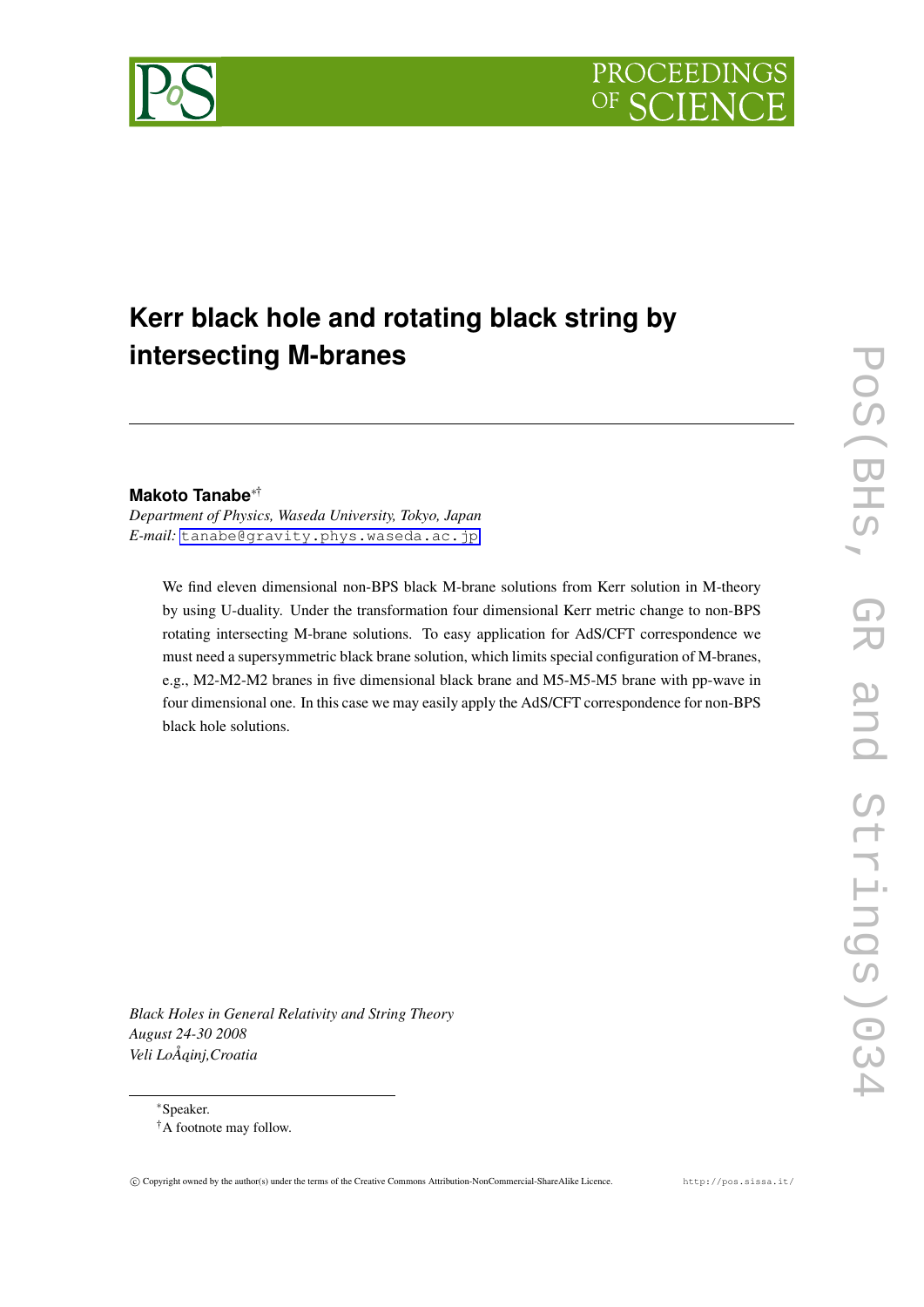## 1. Introduction

AdS/CFT correspondence [\[1\]](#page-5-0) is the most successful theory to describe strong coupling limit for boundary conformal field theory. There is a holographic duality between bulk quantum gravity and boundary quantum field theory. Four dimensional CFT is studied in all aspects because of CFT interests, and its dual theory is based on five dimensional supergravity black hole solutions. In recent years, Kerr/CFT correspondence are found only for the extremal limit case [\[2\]](#page-5-0). The paper shows the reason of the finite entropy of the extremal Kerr black hole, even the Hawking temperature is zero. AdS/CFT correspondence are very useful to show that reason. However non-extremal case we have no information about AdS/CFT correspondence, thus for non-extremal Kerr/CFT correspondence we will give the M-brane configuration about non-extremal Kerr solution.

Non BPS black ring solutions [\[3\]](#page-5-0) using the same method we use below, but these solutions related to intersecting  $M2 \perp M2 \perp M2$ -brane solution in M-theory, or intersecting  $F1 \perp D2 \perp D2$ brane solution in type IIA string theory with compactification on one-dimensional torus of M-Theory. These configuration in string theory is impossible to analysis for AdS/CFT correspondence [\[1\]](#page-5-0), because we must choose typical coordinates for the compact space for near horizon limit, which is the kk-wave direction, but this solution has not any typical direction for compact spaces. Thus we show the *NS*5 *⊥ D*4 *⊥ D*4-brane solutions from general axisymmetric four-dimensional vacuum solution with two Killing vector, e.g., Kerr metric. We also get the general rotating black string solutions, which is rotating four-dimensional black hole with extra one dimension, by the  $M2 \perp M2 \perp M2$ -brane solutions from the Kerr metric.

In our previous work [\[4\]](#page-5-0), black hole solutions with flat extra dimensions in M-theory are only exist the specific configuration of intersecting M-branes. However the earlier study for the micro state of Kerr black hole [\[5\]](#page-5-0) using the D0*⊥*D6 branes, which is impossible to extension to the supersymmetric black brane solution in four dimension. The supersymmetric black brane means which have the regular event horizon with finite surface area.

Adding the new charge for the solution, we apply the boost for the ordinary metric along the extra dimension. Applying T-duality for the boost solution, we find D3-brane given by four-form field  $D_4$ , which is the self-dual field strength  $dD_4 = * (d\tilde{D}_4)$ . There are some technical difficulties for the Hodge dual for the stationary spacetime, since the stationary black hole remains the nondiagonal component after the boost. Such a component makes problem for integration in order to get the explicit description of the dual field  $\tilde{D}_4$ .

We will construct the intersecting M-brane solution consistent to the intersecting rule, and avoiding the difficulties of integration we apply the final boost after the lifting up to the eleven dimension. Thus we try to find the sequence to get the M5*⊥*M5*⊥*M5-brane soltuion, which is related to the D4*⊥*D4*⊥*NS5 brane solutions in type IIA superstring theory.

### 2. From Kerr metric to Intersecting D-branes

Before charging up the vacuum solution, we introduce the Kerr metric, which is a stationary solution of four-dimensional vacuum Einstein equation. The Kerr metric in spherical coordinate is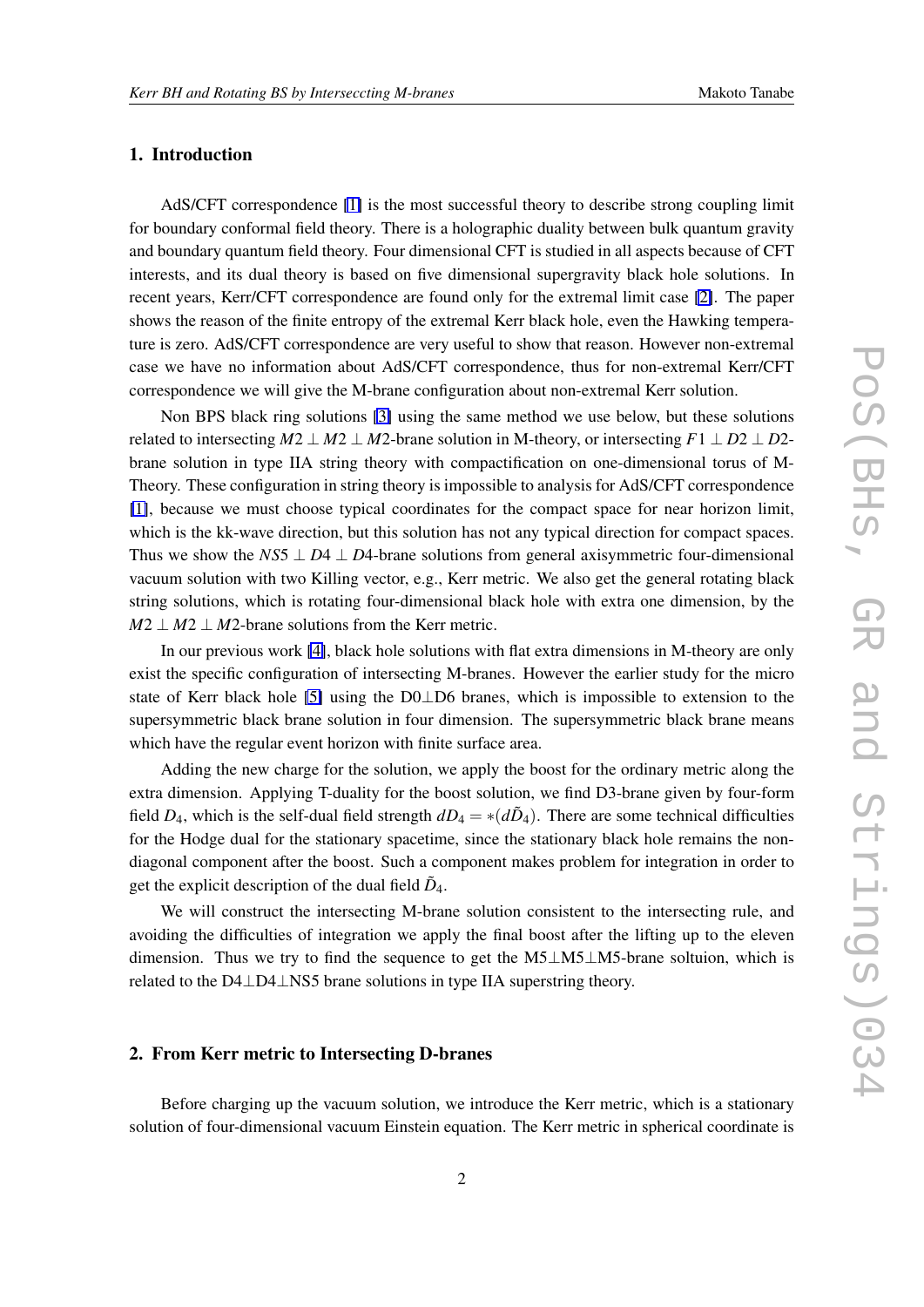written in

$$
ds^{2} = -f (dt + \Omega)^{2} + \Sigma^{2} \left( \frac{dr^{2}}{\Delta} + d\theta^{2} \right) + \frac{\Delta}{f} \sin^{2} \theta d\phi^{2}
$$

where the metric functions are defined by

$$
\Sigma^2 = r^2 + a^2 \cos^2 \theta, \ \Delta = r^2 - 2mr + a^2
$$

$$
\Omega = \frac{2mr}{\Sigma^2 - 2mr} a \sin^2 \theta d\phi, \ f = 1 - \frac{2mr}{\Sigma^2}.
$$

The mass of the black hole is *m* and *a* is the specific angular momentum witch bounded for  $m > a$ . In the Kerr/CFT correspondence, we take the extremal limit  $m = a$  and near horizon limit  $r \rightarrow r_{+}$ , where the event horizon  $r_+$  is determined by  $\Delta = 0$ . For simplicity we denote  $ds^2 = -f(dt + \Omega)^2 +$  $ds_{base}^2$  in below. The base metric  $ds_{base}^2 = \gamma_{ij}dx^i dx^j$  are the orthogonal three-dimensional metric written by the variables *r,*θ*,*φ. The metric has the two Killing vector ξ*<sup>t</sup>* and ξ<sup>φ</sup> .

Adding the extra six flat dimension, the metric change to  $ds^2 + -f(dt+\Omega)^2 + ds^2_{\text{base}} + \sum_{i=1}^6 dz_i^2$ . This metric is also a solution of ten dimensional vacuum Einstein equation  $R_{\mu\nu} = 0$ . To add first charge (D3-brane), we apply a sequence in below;

$$
B_{\alpha_2}(z_1) \to T(z_1) \to S \to T(z_2) \to T(z_3),
$$

then we find a *D*3-brane solution in type IIB supergravity. We denote  $B_\alpha(z_1)$  is boost for  $z_i$  direction with boost parameter  $\alpha$ ,  $T(z_i)$  is T-dual for  $z_i$  direction, and *S* is S-dual. To add second and third charges, we take next sequence in below,

$$
T(z_4) \to B_{\alpha_1}(z_1) \to T(z_1) \to S \to T(z_5) \to T(z_6) \to T(z_2) \to B(z_6) \to T(z_6) \to S \to T(z_5),
$$

then we find a  $D2 \perp D2 \perp D2$  intersecting brane solution as

$$
ds^{2} = -\xi^{-1/2} f (dt + c_{1}c_{2}c_{3}\Omega)^{2} + \xi^{1/2} ds_{\text{base}}^{2} + \xi^{1/2} \left[ h_{1}^{-1} \sum_{i=1}^{2} dz_{i}^{2} + h_{2}^{-1} \sum_{i=3}^{4} dz_{i}^{2} + h_{3}^{-1} \sum_{i=5}^{6} dz_{i}^{2} \right],
$$

 $\kappa$  being  $\xi = h_1 h_2 h_3 - \beta_t^2$ ,  $\beta_t = s_1 s_2 s_3 \frac{m a \cos \theta}{\Sigma^2}$  $\frac{\cos \theta}{\Sigma^2}$ . The dilaton field is  $e^{-2\phi} = \xi^{-3/2} h_1 h_2 h_3$  and the gauge fields are

$$
B_{z_iz_j} = h_\alpha^{-1} \frac{c_\alpha}{s_\alpha} \beta_t, \, \tilde{A}_t = -\xi^{-1} \beta_t f, \, \tilde{A}_\phi = -\xi^{-1} \beta_t f \omega
$$
  

$$
\tilde{C}_{z_iz_jt} = \frac{2}{3} h_\alpha^{-1} s_\alpha c_\alpha (f-1), \, \tilde{C}_{z_iz_j\phi} = \frac{2}{3} h_\alpha^{-1} f c_\alpha^{-1} s_\alpha \omega.
$$

where the pair of indices  $(i, j) = (1, 2), (3, 4), (5, 6)$  are corresponding to  $\alpha = 1, 2, 3$ , and  $\omega =$  $c_1c_2c_3\Omega$ .

For the first example of a black hole solution, we continue to apply the U-duality for the charging up the four-dimensional Kerr solutions. Next we try to apply another example related to the rotating black string, which can be described by the Kerr metric with another one extra dimension, and these solutions must possess the Gregory-Laflamme instability [\[6\]](#page-5-0).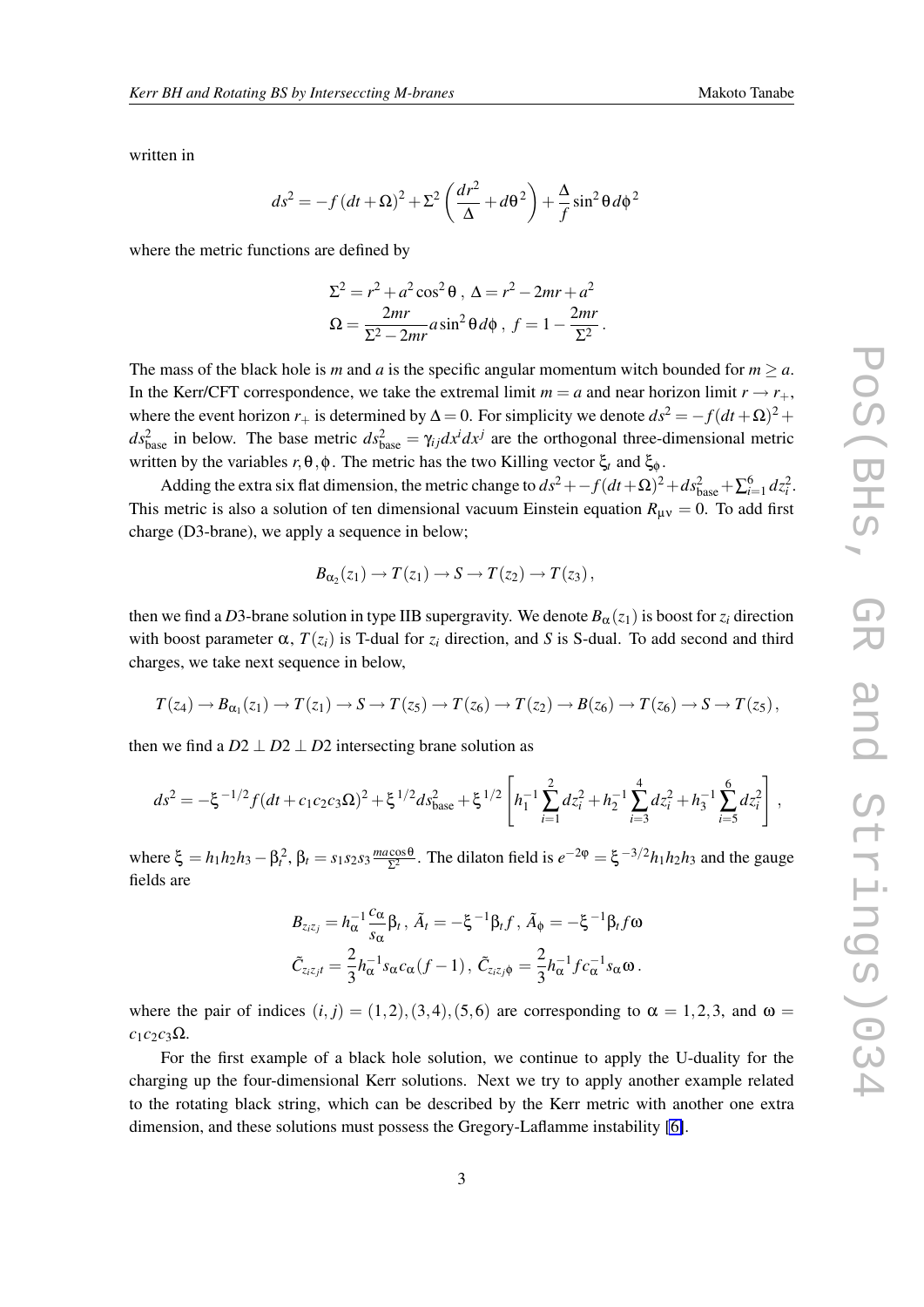#### 2.1 Kerr solutions in String/M-theory

In order to get M5*⊥*M5*⊥*M5 brane solution, we must apply the sequence in following as

$$
T(z_1) \to T(z_3) \to T(z_5) \to T(z_2) \to T(z_4) \to T(z_6),
$$

then we find the *D*4  $\perp$  *D*4  $\perp$  *D*4-brane solutions and we lift up the *z*<sup>7</sup> direction and boost for the same direction  $z^7$ , then we find the  $M5 \perp M5 \perp M5$ -brane with pp-wave solutions in M-theory;

$$
ds^{2} = \Xi^{1/3} \left[ \bar{h}_{1}^{-1} \sum_{i=1}^{2} dz_{i}^{2} + \bar{h}_{2}^{-1} \sum_{i=3}^{4} dz_{i}^{2} + \bar{h}_{3}^{-1} \sum_{i=5}^{6} dz_{i}^{2} \right] + \Xi^{1/3} \left[ -\xi^{-1} f (dt + \omega d\phi)^{2} + ds_{\text{base}}^{2} \right] + \Xi^{-2/3} \xi \left( dz_{7} + \hat{A}_{t} dt + \hat{A}_{\phi} d\phi \right)^{2}, \quad (2.1)
$$

where the conformal factor can be written by  $\Xi = \bar{h}_1 \bar{h}_2 \bar{h}_3$  and  $\bar{h}_i = \xi \hat{h}_i^{-1}$  with  $\hat{h}_i = -s_i^2 f + c_i^2 g_i^{-1}$ . The function  $g_i$  is determined by  $g_i = 1 + (h_1 h_2 h_3)^{-1} h_i^{-1} s_2^{-2} \beta_i^2$ . The three-form fields related to *M*5-brane are given by

$$
\hat{C}_7^{(\alpha)}\equiv C_{z_iz_jz_7}=\frac{2}{3}\bar{h}_\alpha^{-1}s_\alpha^{-1}c_\alpha\beta_t\,,\ \ \hat{C}_a^{(\alpha)}\equiv \tilde{C}_{z_iz_ja}=\frac{8}{3}\hat{D}_a^{(\alpha)}+\bar{h}_\alpha^{-1}s_\alpha^{-1}c_\alpha\beta_t\hat{A}_a\,,
$$

where the component of M5-brane fields and the metric components are given by

$$
\hat{D}_{t}^{(1)} = -\xi^{-1}h_{2}s_{1}c_{2}c_{3}\tilde{D}_{t}, \quad \hat{D}_{\phi}^{(1)} = s_{2}c_{2} \left[ \tilde{D}_{\phi} + (1 - \xi^{-1}h_{2}c_{1}^{2}c_{3}^{2})\tilde{D}_{t}\Omega_{\phi} \right]
$$
\n
$$
\hat{D}_{t}^{(2)} = -\xi^{-1}h_{1}c_{1}s_{2}c_{3}\tilde{D}_{t}, \quad \hat{D}_{\phi}^{(2)} = s_{1}c_{1} \left[ \tilde{D}_{\phi} + (1 - \xi^{-1}h_{1}c_{2}^{2}c_{3}^{2})\tilde{D}_{t}\Omega_{\phi} \right]
$$
\n
$$
\hat{D}_{t}^{(3)} = -\xi^{-1}h_{3}c_{1}c_{2}s_{3}\tilde{D}_{t}, \quad \hat{D}_{\phi}^{(3)} = s_{3}c_{3} \left[ \tilde{D}_{\phi} + (1 - \xi^{-1}h_{3}c_{1}^{2}c_{2}^{2})\tilde{D}_{t}\Omega_{\phi} \right]
$$
\n
$$
\hat{A}_{t} = s_{1}c_{1}s_{2}c_{2}s_{3}c_{3}\frac{ma^{2}\cos^{2}\theta}{\Sigma^{4}}
$$
\n
$$
\hat{A}_{\phi} = -s_{1}s_{2}s_{3}\left(c_{1}^{2}c_{2}^{2}c_{3}^{2} + \frac{2r\Sigma^{2}h_{1}h_{2}h_{3}}{r^{2} - a^{2}\cos^{2}\theta}\right)\frac{ma^{3}\sin^{2}\theta\cos^{2}\theta}{\Sigma^{4}}.
$$

We note that Kerr metric with flat dimensions has no Chern-Simons term, but there are exist in eleven dimension after the charging up sequence, e.g.,  $\hat{C}_7^{(1)} \wedge d\hat{C}_t^{(2)} \wedge \hat{C}_\phi^{(3)}$  $\phi^{(0)}$  or like that combinations. The Chern-Simons terms gives the non-trivial effect of the topology for BPS black ring solutions, and this effect change the Laplace equation for the harmonic function  $h_i$  to the Poisson equation for the non-harmonic function  $\bar{h}_i$ . Because of non conformally flat base space, supersymmetrie breaks for φ direction, thus in the ordinary base space configuration we took maximally charge for three.

Finally we apply the boost for the  $z<sub>7</sub>$  direction, then we find non-BPS four charge solution. However if we took same special value for physical parameters, we find supersymmetric solution with conformally flat base space. To Compactify extra seven dimensions  $(z_1, \dots, z_7)$  on torus, we find the four dimensional charged solution as

$$
ds^2 = -\Upsilon f (dt + \bar{\omega} d\phi)^2 + \Upsilon^{-1} ds_{\text{base}}^2, \qquad (2.2)
$$

where  $\bar{\omega}$  and  $\Upsilon$  are determined by

$$
\begin{aligned} \bar{\mathbf{\omega}} &= c_4 \mathbf{\omega} + s_4 (\mathbf{\omega} \hat{A}_t - \hat{A}_\phi) \\ \Upsilon^{-2} &= \Xi \left( -\xi^{-1} f s_4^2 + \Xi^{-1} \xi \left( c_4 + s_4 \hat{A}_t \right)^2 \right) \,, \end{aligned}
$$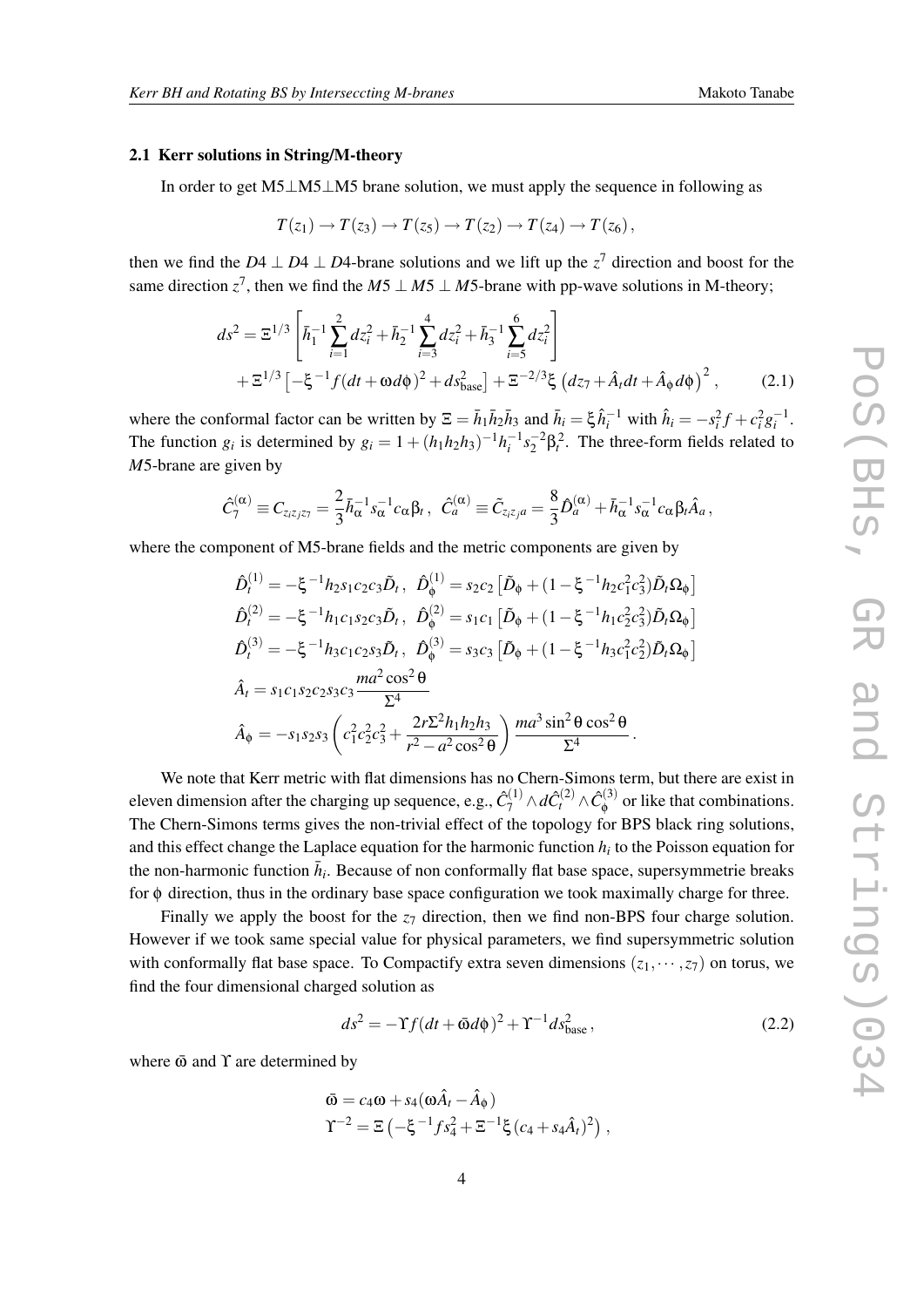In the Kerr metric case, the regularity condition for the rotating axis are the same as before, thus the metric has no conical singularity at the ordinary event horizon  $r_+ = m + \sqrt{m^2 - a^2}$ .

In the asymptotic region  $(r \rightarrow \infty)$  the metric becomes flat and the ADM mass  $M = m(1 +$  $\sum_{i=1}^{4} s_i^2/2$ ), the conserved charge  $Q = \sqrt{2}m\sum_{i=1}^{4} s_i c_i/2$  and the angular momentum  $J = c_1c_2c_3c_4a$ are given in the asymptotic metric form. The surface gravity change as below

$$
\kappa = \frac{1}{\beta_{t+}^2 (c_4 + s_4 \hat{A}_{t+})} \frac{r_+^2 - a^2}{4mr_+^2},
$$
\n(2.3)

where  $\beta_{t+}$  and  $\hat{A}_{t+}$  are defined by the substitution for  $r = r_{+}$ . The surface area of the outer event horizon

$$
\mathscr{A} = \int d\theta d\phi \sqrt{\Sigma^2 \left( \Upsilon^{-2} \gamma_{\phi\phi} - f \bar{\omega}^2 \right)} \Big|_{r=r_+}
$$
  
=  $8\pi m r_+ c_1 c_2 c_3 \left[ c_4 - \frac{1}{2} a^3 s_4 \left( \frac{\pi}{4} - \frac{a}{r_+} \arctan \frac{r_+}{a} \right) \right],$ 

and we can show the thermodynamics with the physical parameter as the charge and angular momentum and the temperature, but the dilaton fields does not contribute.

The extremal solution ( $\kappa = 0$ ) is given by  $m = a$ , which is as the same as ordinary Kerr metric. The area surface is vanishing in the extremal limit of the ordinary Kerr metric, however the area surface in M-theoretical Kerr metric doesn't vanishing ( $\mathscr{A} = 8\pi m^2 c_1 c_2 c_3 c_4$ ). Since  $c_{\alpha}$  is related to the charge of M-brane (or D-brane), this non-vanishing area surface gives the microstate of M-brane.

Sen gave the rotating charged black hole solution [\[7\]](#page-5-0), which metric is given in

$$
ds^2 = -h_{\alpha}^{-1} f \left(dt + c_{\alpha}^2 \Omega\right)^2 + h_{\alpha} ds_{\text{base}}^2, \qquad (2.4)
$$

where  $h_{\alpha} = -s_{\alpha}^2 f + c_{\alpha}^2$ . Sen's solution is included in our solution with the parameter  $c_1 = c_2 = c_{\alpha}$ and  $c_3 = c_4 = 1$ , and this case the action is changing as  $\phi_1 = \phi_2$  and  $\phi_3 = \phi_4 = 0$  and  $\rho_\alpha = 0$  and only  $\mathscr{A}_a^{(1)} = \mathscr{A}_a^{(2)}$  are exist.

#### 3. Concluding remark

In this paper we have presented the charging up Kerr solution using the U-duality method. Black hole solutions are presented by intersecting M-brane, and we have construct the intersecting M-brane solution, which consistent to the supersymmetrical black hole solution given by our previous work [\[4\]](#page-5-0). The four-dimensional black hole solution is given by M5*⊥*M5*⊥*M5 brane solution with traveling wave, and the five-dimensional black string solution is given by M2*⊥*M2*⊥*M2 brane solution. Both of the solution exist the non-vanishing Chern-Simons term in M-theory, although the Chern-Simons term in the ordinary Kerr metric with additional flat extra dimensions must be vanishing. The Chern-Simons terms change the metric function given by Laplece equation to the function given by Poisson equation.

The four-dimensional solution is represented by the charged dilaton black hole. The Maxwell charge and the dilatons are coupled to each other, and the angular momentum are represented by